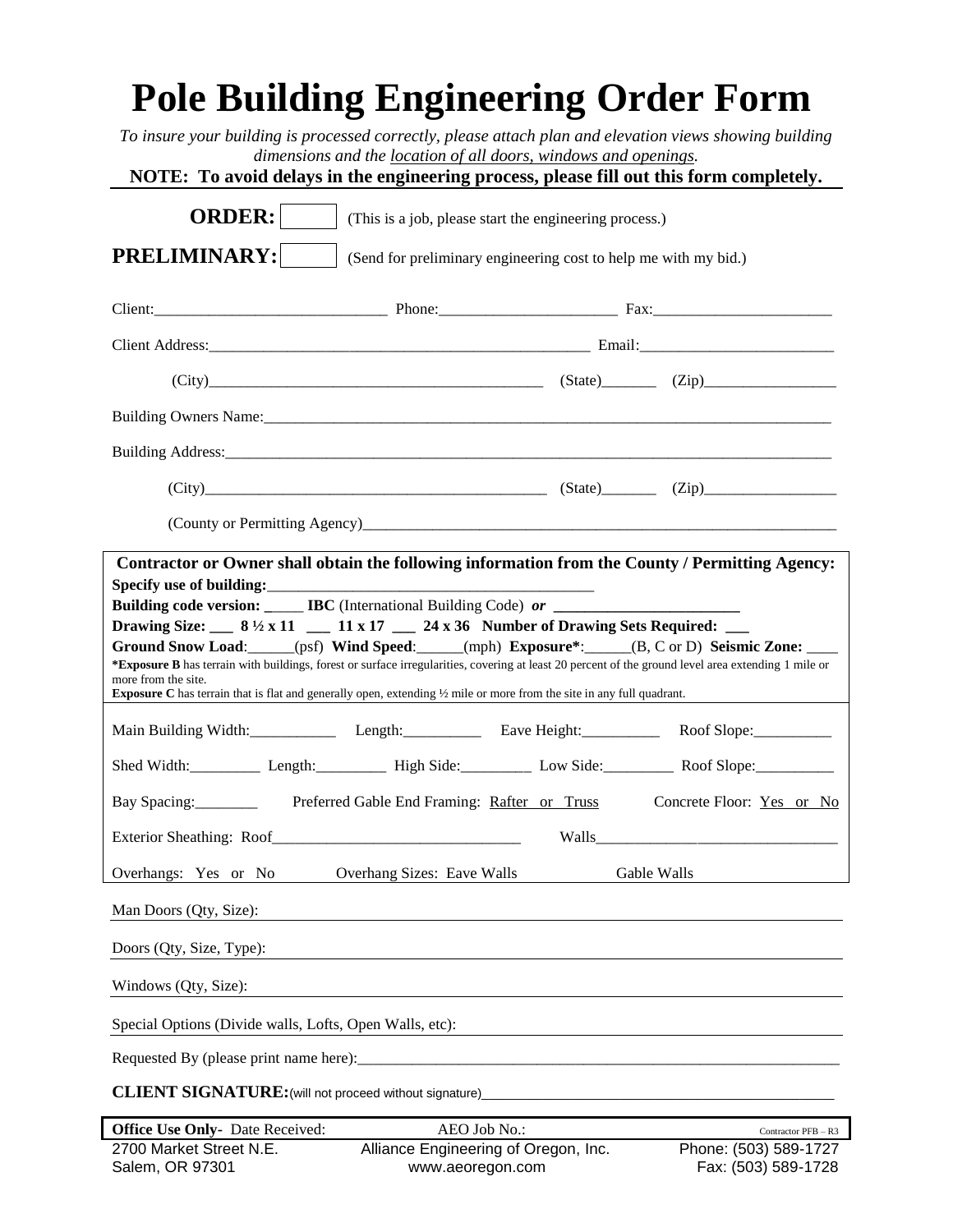### Standard Style Pole Building

(Please show the size and location of all doors and windows) Note: This drawing is not-to-scale.

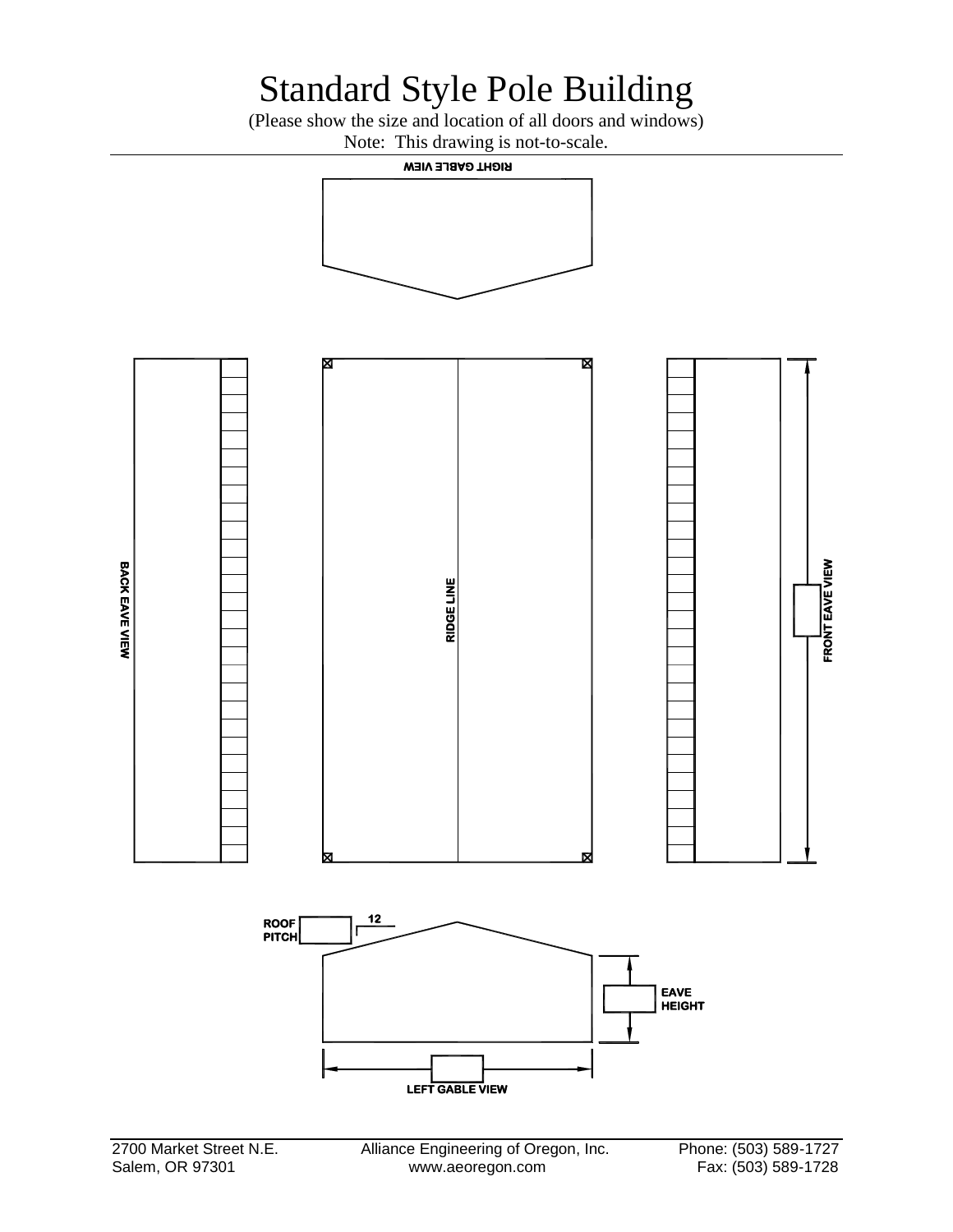#### Standard Style Pole Building With Single Shed

(Please show the size and location of all doors and windows)

Note: This drawing is not-to-scale.

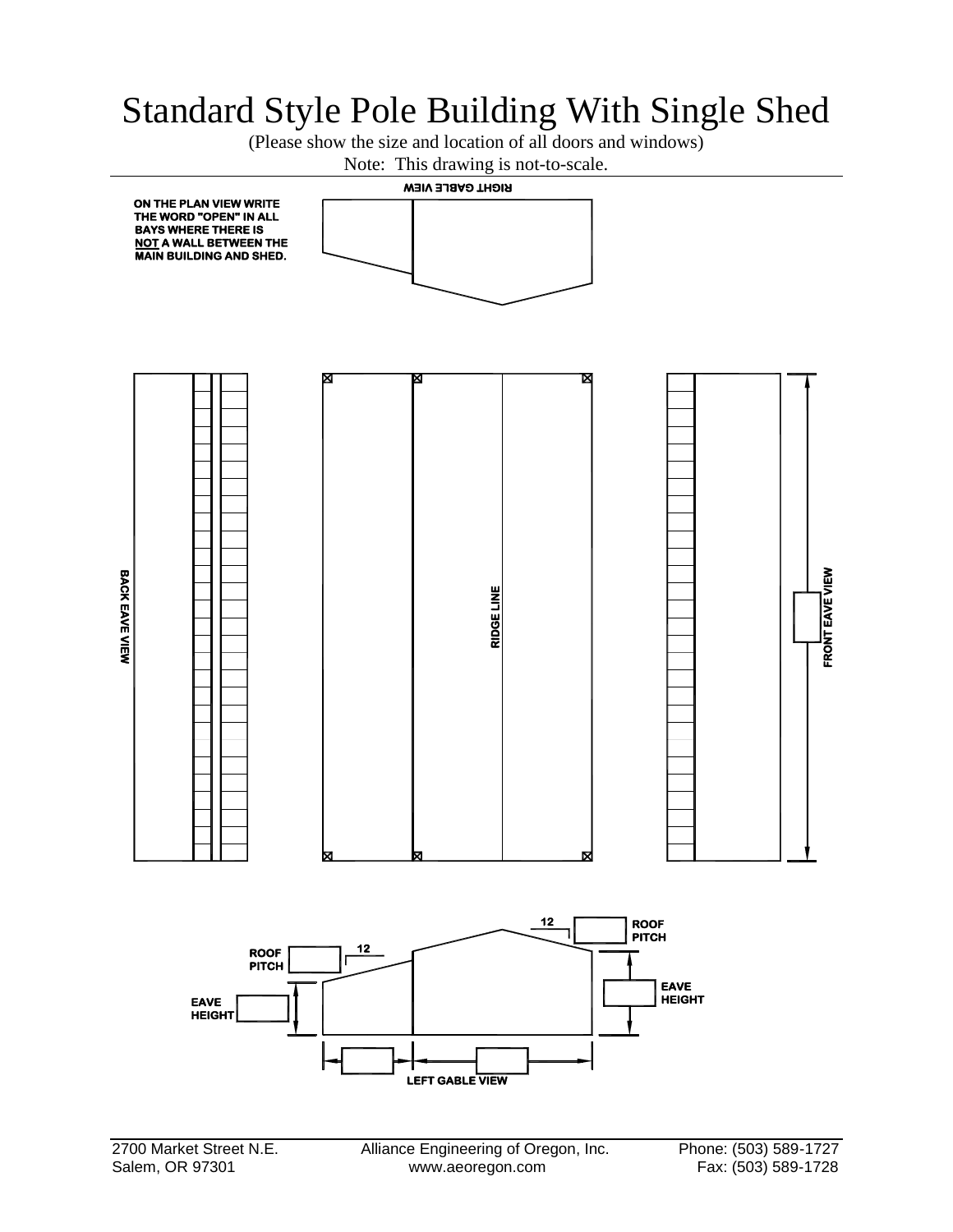## Monitor Style Pole Building

(Please show the size and location of all doors and windows) Note: This drawing is not-to-scale.